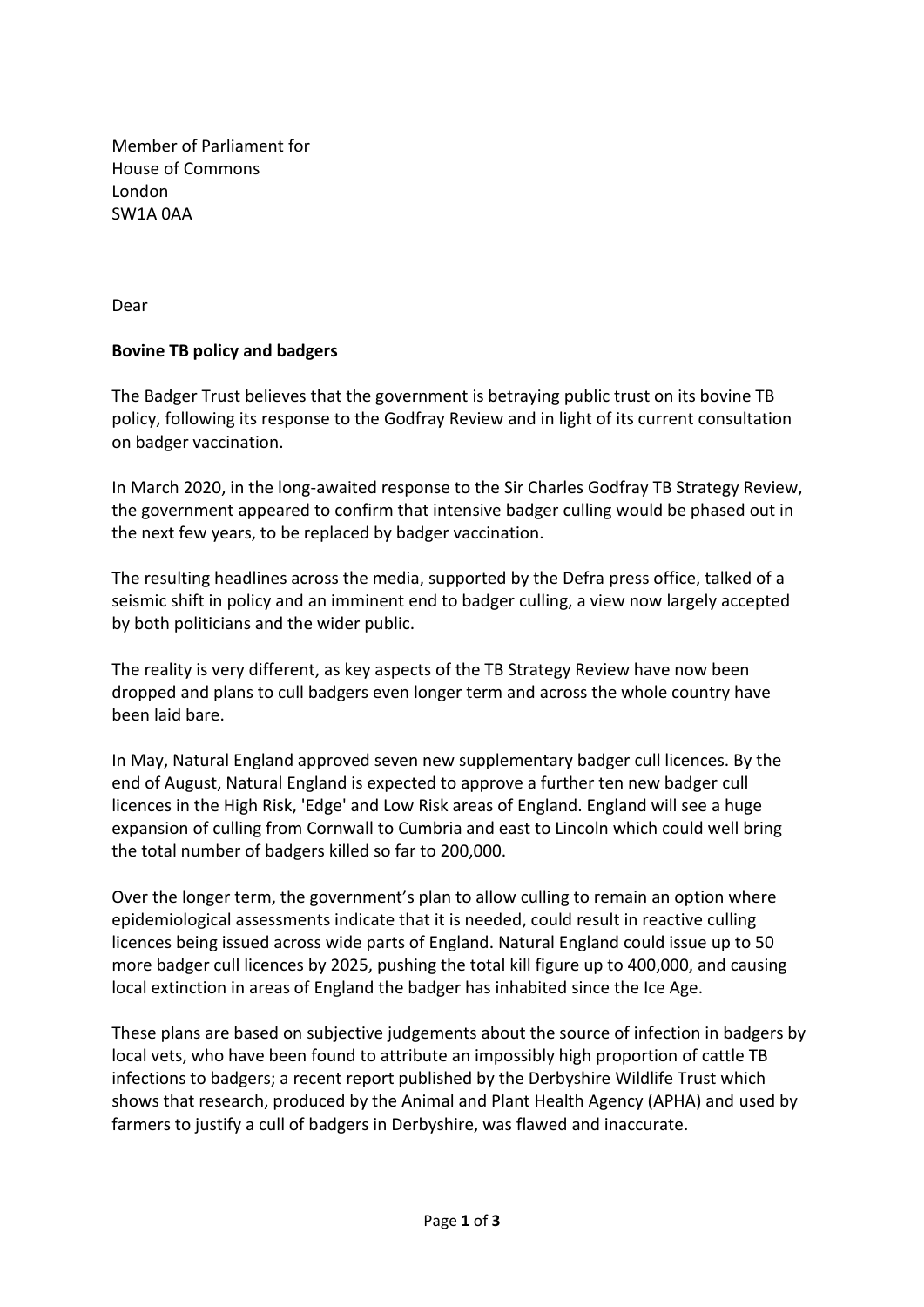Scientific evidence (from the Randomised Badger Culling Trial and more recent bacterial genome sequences) indicates that most herds are infected by other cattle. Badger Trust also questions why the results from the long awaited study into bTB in RTA badgers (Badgers Found Dead Study) has still not been released. Information provided to individuals suggests that the incidence of bTB in badgers was much lower than widely stated.

Despite the findings of the Godfray review, which made clear that the focus should now be on cattle and non-lethal measures and a lack of evidence to support wider culling, no concrete action has been taken to introduce a National Badger Vaccination Strategy. This would see increased public funding, training and equipment for badger vaccinators, alongside a government communication campaign promoting the scientific benefits of badger vaccination to farmers and landowners and an immediate end to culling in edge and low risk areas.

Research published in People and Nature by Benton et al in April 2020, suggests that badger vaccination, even when led by non-governmental groups, is practically feasible and may achieve high levels of coverage consistent with disease control benefits. Unsurprisingly, barriers to adoption are due to a lack of public funding, landowner take-up and effective communication by Defra on its benefits.

The government's recent consultation on introducing 'no cull buffer zones' around vaccination schemes is ostensibly aimed at reducing the risk of vaccinated badgers being killed by cull contractors. However, in practice the proposals will only serve to minimise new vaccination schemes and cripple or destroy existing schemes. Already, badger vaccination schemes in edge areas are seeing landowner drop out rates of up to 50% in expectation of a cull. Badger Trust objects very strongly to the consultation and considers it to be fatally flawed.

The recent judgement handed down by Mrs Justice Andrews DBE in the Judicial Review case on the Derbyshire badger cull licence decision, appears to be the catalyst for this consultation. Culling vaccinated badgers is unpalatable at the highest levels of government. The Prime Minister Boris Johnson and the Defra Minister of State Lord Goldsmith were both shown to support a move from badger culling to vaccination in the Judicial Review judgement. However, this has not prevented the government from presenting a false image it is protecting badger vaccination, when in fact it is implementing policies which will undermine and destroy badger vaccination projects.

The buffer zones suggested would be wholly ineffective, prevent vaccination schemes from expanding and allow culling in areas where previously vaccination was part of a cordon sanitaire approach. Not only that, the vast majority of schemes are unlikely to qualify for even the smallest and most ineffective buffer and stand to have them removed again when so many badgers are culled that they cannot vaccinate enough to qualify.